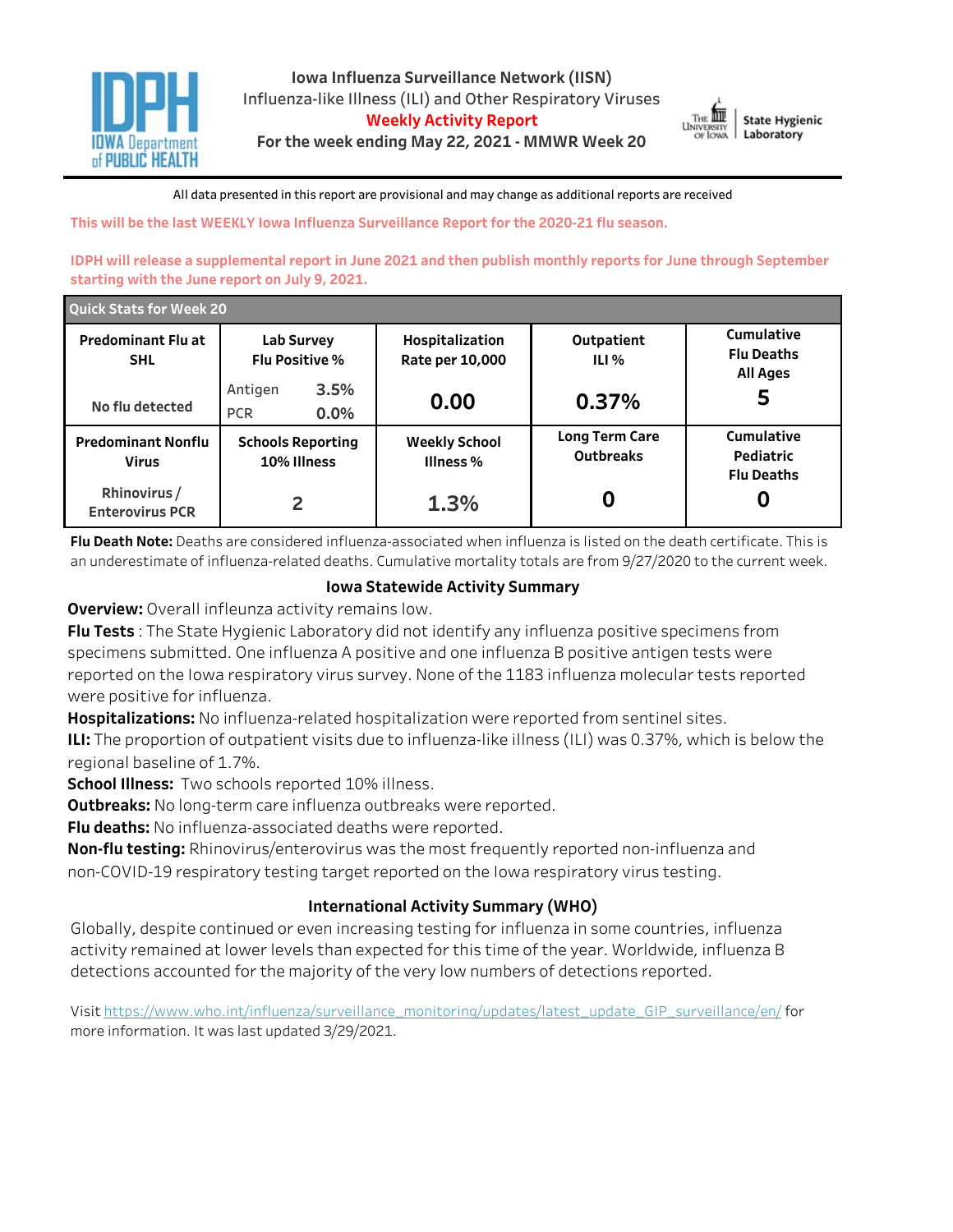# **Nationalactivitysummary-(CDC)**



Detailed information can be found onlineatwww.cdc.gov/flu/weekly/.

Note: This map shows influenza-like illness, which is determined by symptoms such as fever, cough, and sore throat that can be caused by a number of pathogens in addition to influenza (e.g., COVID-19).

# Influenza Testing at the State Hygienic Laboratory at the University of Iowa (SHL)



## Cumulative Influenza viruses detected by SHL by age group (9/29/19 - Current Week)

|             |                  | <b>Influenza A</b> |                   |                |   | Influenza B           |                   |              |
|-------------|------------------|--------------------|-------------------|----------------|---|-----------------------|-------------------|--------------|
| Age Group   | A(H1N1)<br>pdm09 | A(H3)              | A not<br>subtyped | Total          |   | B Victoria B Yamagata | B not<br>subtyped | <b>Total</b> |
| $0 - 4$     | 0                | 0                  | 0                 | 0              | 0 | 0                     | 0                 |              |
| $5 - 17$    | 0                | 0                  | $\mathbf 0$       | 0              | 0 | 0                     | 0                 |              |
| 18-24       |                  |                    |                   |                | 0 | 0                     | 0                 |              |
| 25-49       | 0                | 0                  | $\Omega$          | 0              | 0 | 0                     | 0                 |              |
| 50-64       | 0                | 0                  | 0                 | 0              |   | ი                     | 0                 |              |
| 65 and over | っ                | 0                  | $\Omega$          | $\overline{c}$ | 0 | 0                     | 0                 |              |
| Total       | 3                |                    |                   | 3              |   |                       | 0                 |              |

Cumulative Flu Test Table Note: Cell counts of three or less are sometimes suppressed to protect confidentiality. Totals by age may not add up to totals by subtype/lineage due to missing age information. Only cases of Iowa residents are included. Specimens listed as "not subtyped" may be pending or were not able to be subtyped due to weak positive lab results. This can be due to poor collection, timing of collection or stage of infection.

**SHL Flu Testing Note:** The State Hygienic Laboratory (SHL) is the primary laboratory in Iowa characterizing specimens for influenza surveillance. SHL reports the number of tests performed and the type and subtype/lineage of positive tests to the influenza surveillance network daily. SHL also sends a portion of specimens to CDC for further characterization.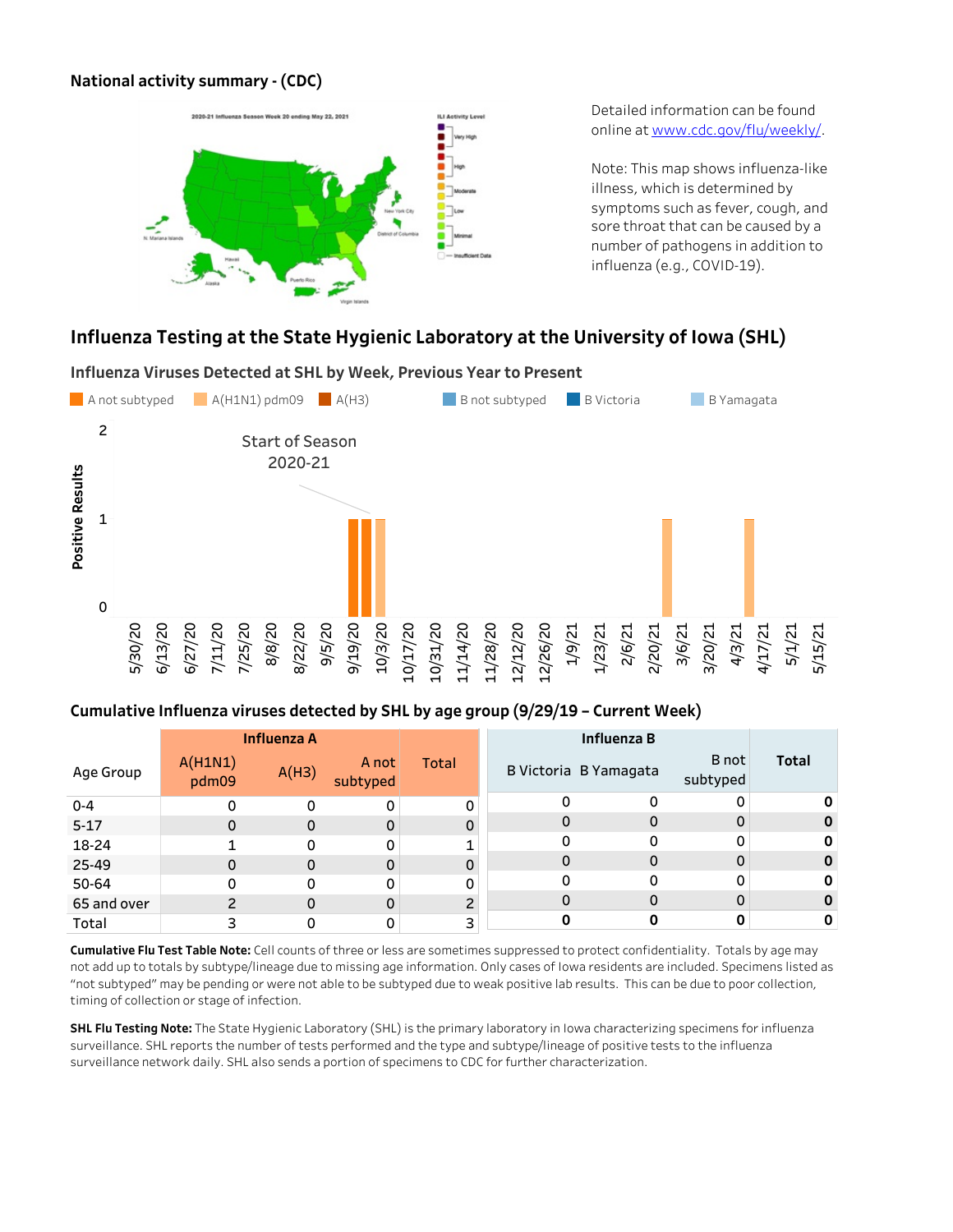# **Influenza Antigen and Molecular Results from Respiratory Virus Survey**



#### **Number of Influenza Tests Reported By Method**

Only tests with at least one positive result this season are shown.

## **FluTestsbyRegion-CurrentWeek**

|            |                  | Antigen          |                  |                  |
|------------|------------------|------------------|------------------|------------------|
|            | Flu A Ag         |                  | Flu B Ag         |                  |
| Flu Region | Number Positives | Positive Percent | Number Positives | Positive Percent |
| $1-C$      |                  | 0.0%             | 0                | $0.0\%$          |
| $2-NE$     | 0                | 0.0%             | 0                | $0.0\%$          |
| $3-NW$     | 1                | 1.9%             | 1                | 1.9%             |
| 4-SW       | $\Omega$         | 0.0%             | 0                | $0.0\%$          |
| $5-SE$     | $\Omega$         | $0.0\%$          | 0                | 0.0%             |
| $6-E$      | $\Omega$         | $0.0\%$          | 0                | $0.0\%$          |
| Total      |                  | 1.8%             | 1                | 1.8%             |

Respiratory Survey Note: IDPH and SHL run a weekly web-based survey program where laboratorians report the number of influenza and respiratory syncytial virus (RSV) rapid tests performed and the number of tests positive. Facilities reported the total number of tests and positive results not individual-level information.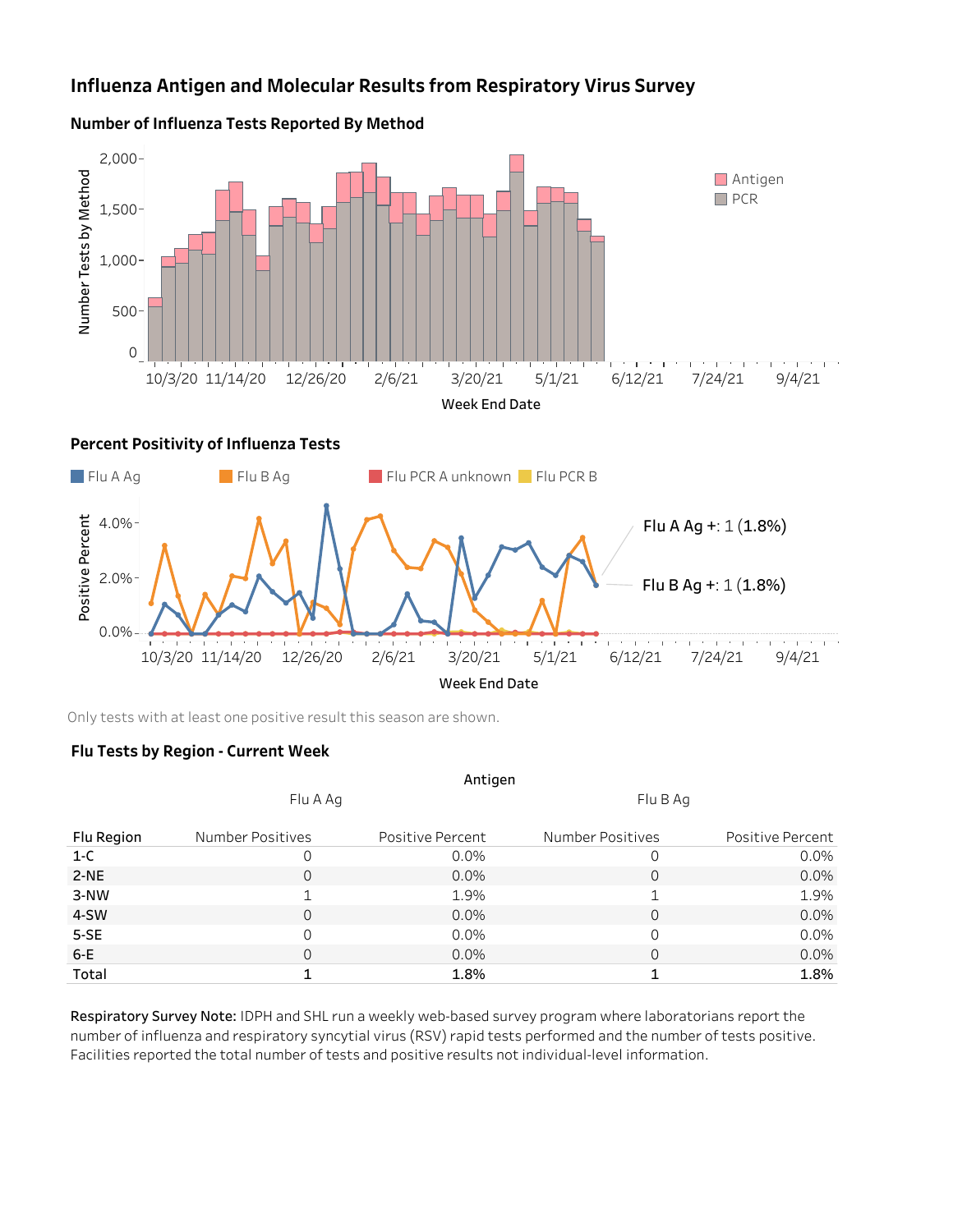# **Outpatient Health Care Provider Surveillance Program (ILINet)**

Percent Of Outpatient Visits Attributed to Influenza-like Illness (ILI) as Reported by ILINet Sites



## **ILI Recent Weeks**

| <b>MMWR</b><br>Week | <b>End Date</b> | Age 0-4 | Age 5-24                 | Age 25-49 | Age 50-64 | Age 65 and<br>older | <b>Total ILI</b> | <b>ILI Percent</b> |
|---------------------|-----------------|---------|--------------------------|-----------|-----------|---------------------|------------------|--------------------|
| 18                  | 5/8/21          |         | $\overline{\phantom{a}}$ |           |           |                     | lб               | 0.43%              |
| 19                  | 5/15/21         |         |                          |           |           |                     | 19               | 0.51%              |
| 20                  |                 |         | $\overline{\phantom{a}}$ |           |           |                     | 13               | 0.37%              |

Outpatient ILI Note: Outpatient health care providers who participate in the ILINet (a national influenza surveillance program) report the number of patients seen with influenza-like illness and the total number of patient visits each week. This system is a key part of Iowa's influenza surveillance. Iowa health care providers interested in joining this surveillance program should contact Andy Weigel at 515-322-1937 or andy.weigel@idph.iowa.gov for more information.

Week 46 note: IDPH worked with sites reporting high ILI last week to exclude reported influenza-like illness due to COVID which greatly reduced the ILI% from week 45.

#### Administered Doses of Season Influenza Vaccine Reported to IRIS, Year to Date by Season

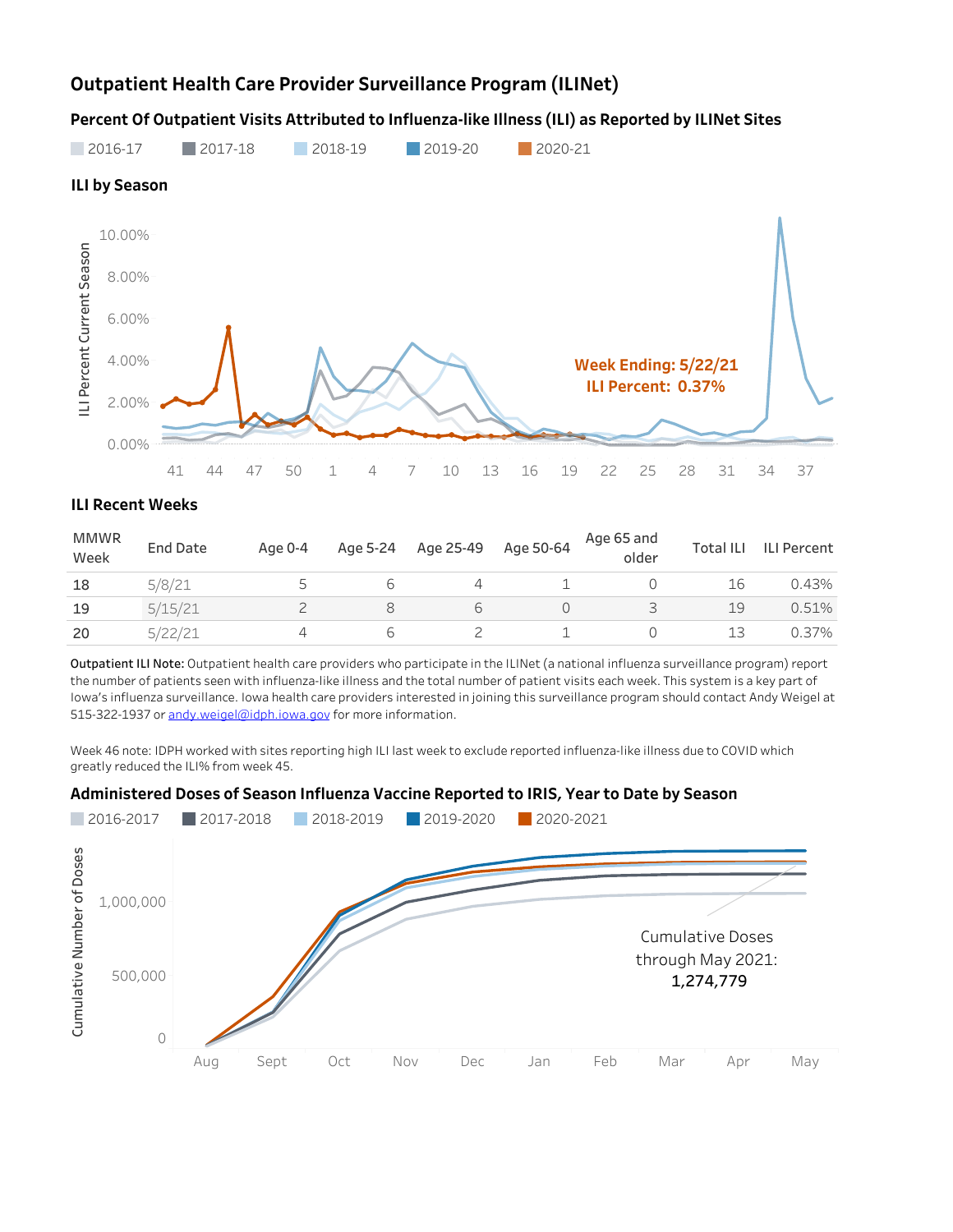# **Influenza-associatedHospitalizations**

### Influenza-associated Hospitalization Rate Reported by Hospital Surveillance Sites - by Season







### Number of Influenza-Associated Hospitalizations by Age Group - Current Week and Cumulative

| Age Group   | <b>Current Week Flu Hospitalizations</b> | Cumulative Flu Hospitalizations |
|-------------|------------------------------------------|---------------------------------|
| $0 - 4$     |                                          |                                 |
| $5 - 24$    |                                          |                                 |
| 25-49       |                                          |                                 |
| 50-64       |                                          | ⊃                               |
| 65 and over |                                          | a                               |
| Total       |                                          | 20                              |

Hospital Surveillance Note: Sentinel hospitals that participate in IISN voluntarily track and report the number of influenza-associated hospitalizations and the total number of inpatients each week. Iowa hospitals interested in joining this surveillance program should contact Andy Weigel at 515-322-1937 or andy.weigel@idph.iowa.gov for more information.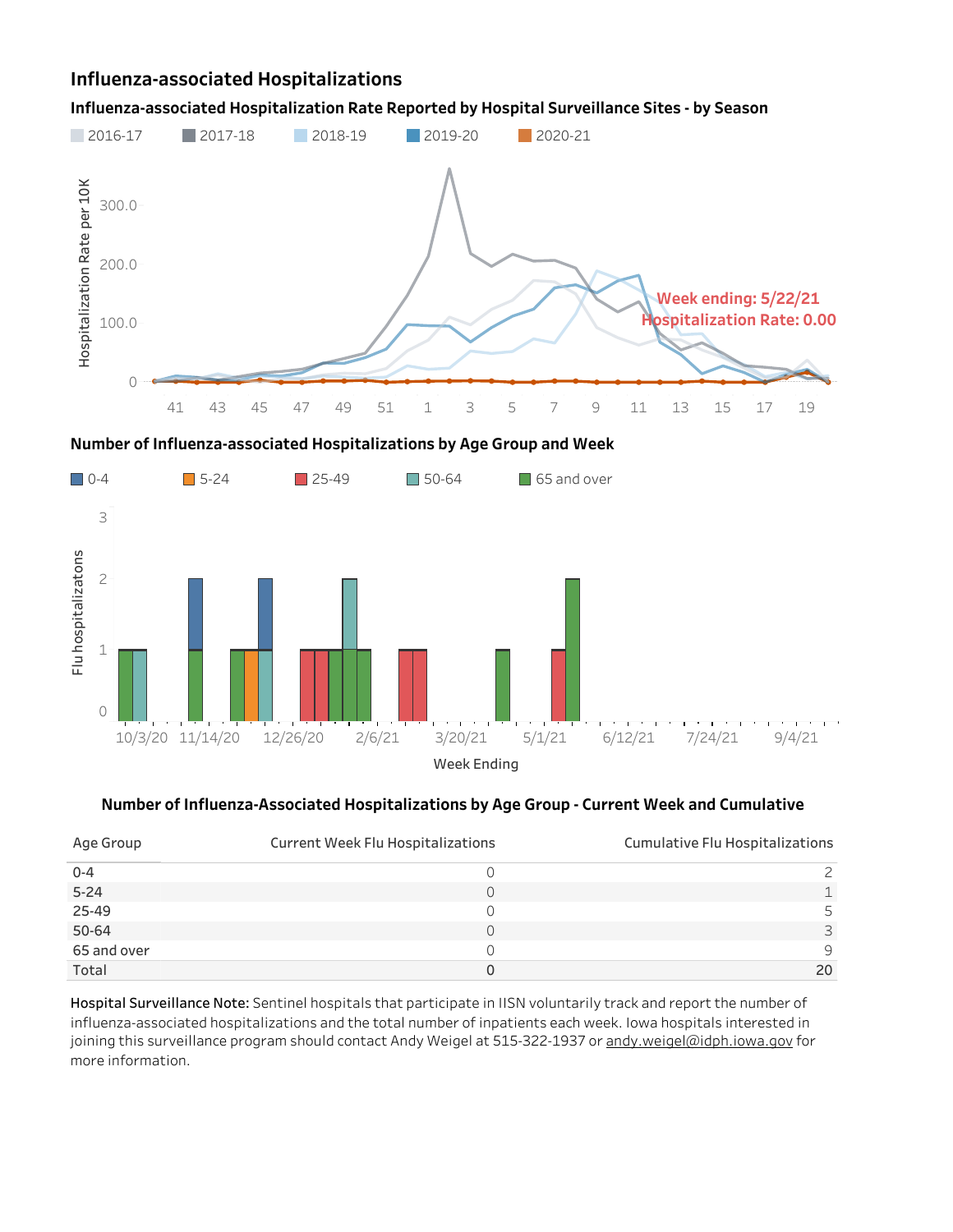# **School Surveillance Program**

#### Percent of Enrolled Students Absent Due to Illness Reported by Sentinel Schools



**NOTE:Schooldataforweek52-53arelimitedduetoholidayclosings**

## Number of Schools Reporting > 10% Absenteeism Due to Any Illness



School Illness Note: IDPH monitors illnesses in schools from two different types of reporting: 10 percent school absence reports and weekly sentinel illness reporting. Iowa schools (K-12) track and report when the number of students absent with any illness reaches or exceeds 10 percent of total student enrollment. Iowa sentinel schools that participate in IISN voluntarily track and report absence due to all illness and the total enrollment each week.